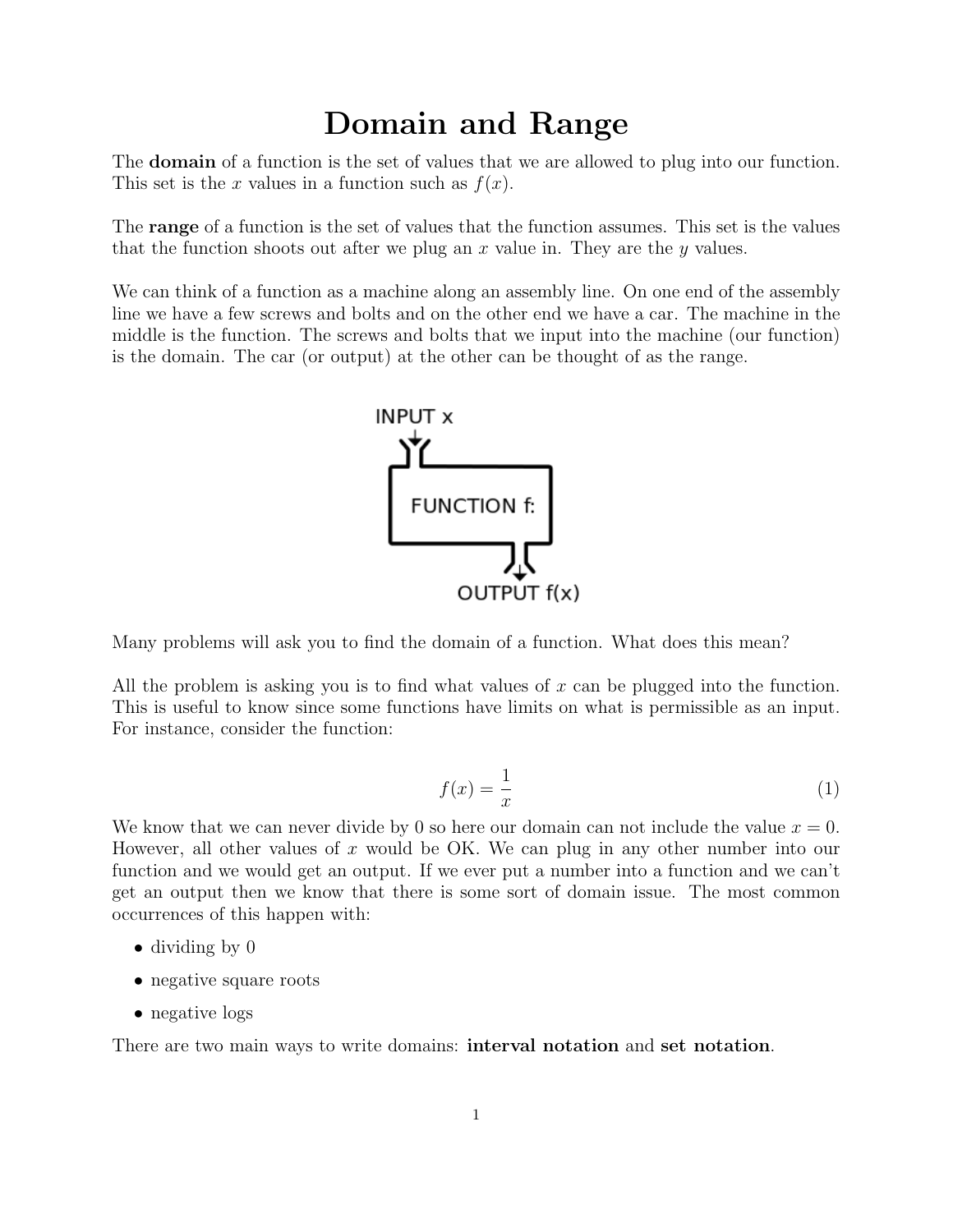Interval notation used parenthesis or brackets to imply where the function is defined. In the case of our example, we would write our domain using interval notation in the following way:

$$
D: (-\infty, 0) \cup (0, \infty) \tag{2}
$$

All this is saying is from negative infinity up to 0 we can plug anything into our function and (the ∪ is called a union and it means 'and') from 0 (but not including 0) to positive infinity we can plug in anything. But, again, not  $\theta$ .

Set notation uses sets to say explicitly where the function is or isn't defined. For instance, for our example we would use set notation in the following way:

$$
D: \{x|x \neq 0\} \tag{3}
$$

This can be read as  $D$  is our domain of all values of x such that (the vertical line means 'such that')  $x$  is not 0. Everything else is OK.

Before we look at some examples, lets talk for a little bit about range. Range is a little trickier to find than domain. Most of the time, we're going to have to look at the graph of the function to determine its range.

## Examples

## • Example 1

$$
g(x) = \frac{6x - 2}{3x - 4}
$$
 (4)

We obviously don't have any logs or square roots in this function so those two things won't cause any issues. We do have a fraction though and we know that we can never divide by 0. Therefore we will set the denominator of  $g(x)$  equal to 0 and solve for x. This value(s) of x will be where our domain does not exist.

$$
3x - 4 = 0 \tag{5}
$$

$$
3x = 4 \tag{6}
$$

$$
x = \frac{4}{3} \tag{7}
$$

We just solved where our function is not defined. If we plug  $x=\frac{4}{3}$  $\frac{4}{3}$  into our function we get a 0 in the denominator. We can write our domain in either of the following two ways:

$$
D: \left(-\infty, \frac{4}{3}\right) \cup \left(\frac{4}{3}, \infty\right) \tag{8}
$$

$$
D: \{x|x \neq \frac{4}{3}\}\tag{9}
$$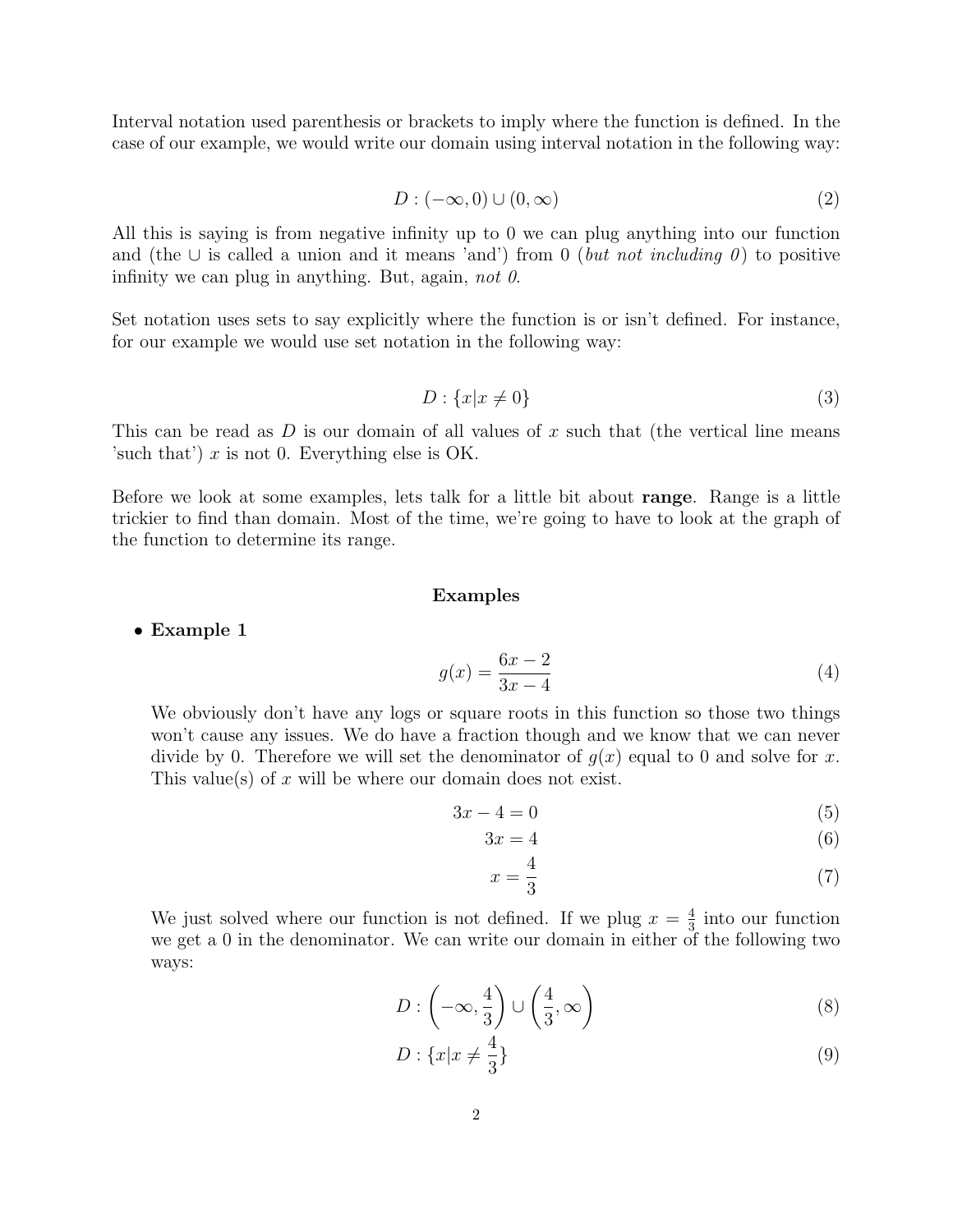To find the range of this function we will have to look at the graph.



It should be fairly apparent that there is a horizontal asymptote at  $y = 2$ . This can also be calculated by dividing the coefficients of the leading terms of the numerator and denominator. This leads to  $\frac{6}{3} = 2$ . Thus, we can write our range in the following two ways:

$$
R: (-\infty, 2) \cup (2, \infty) \tag{10}
$$

$$
R: \{y|y \neq 2\} \tag{11}
$$

Notice: The function is graphed in red and the vertical line in blue is our asymptote where our domain gap is as well.

## • Example 2

$$
h(x) = \sqrt{x - 4} \tag{12}
$$

We don't have any fractions or logs here but we do have a square root and we know that square roots can never be less than 0. (they can however be equal to 0) So we will set what's inside the square root to be greater than or equal to 0 and solve for x. Those values of x will be where our function is defined.

$$
x - 4 \ge 0 \tag{13}
$$

$$
x \ge 4\tag{14}
$$

Subsequently our domain is:

$$
D: [4, \infty) \tag{15}
$$

$$
D: \{x|x \ge 4\} \tag{16}
$$

Notice: We use a closed bracket [instead of (to imply that the number 4 is permissible. We can plug 4 into our function and take the square root of 0 which is completely OK. (it equals 0)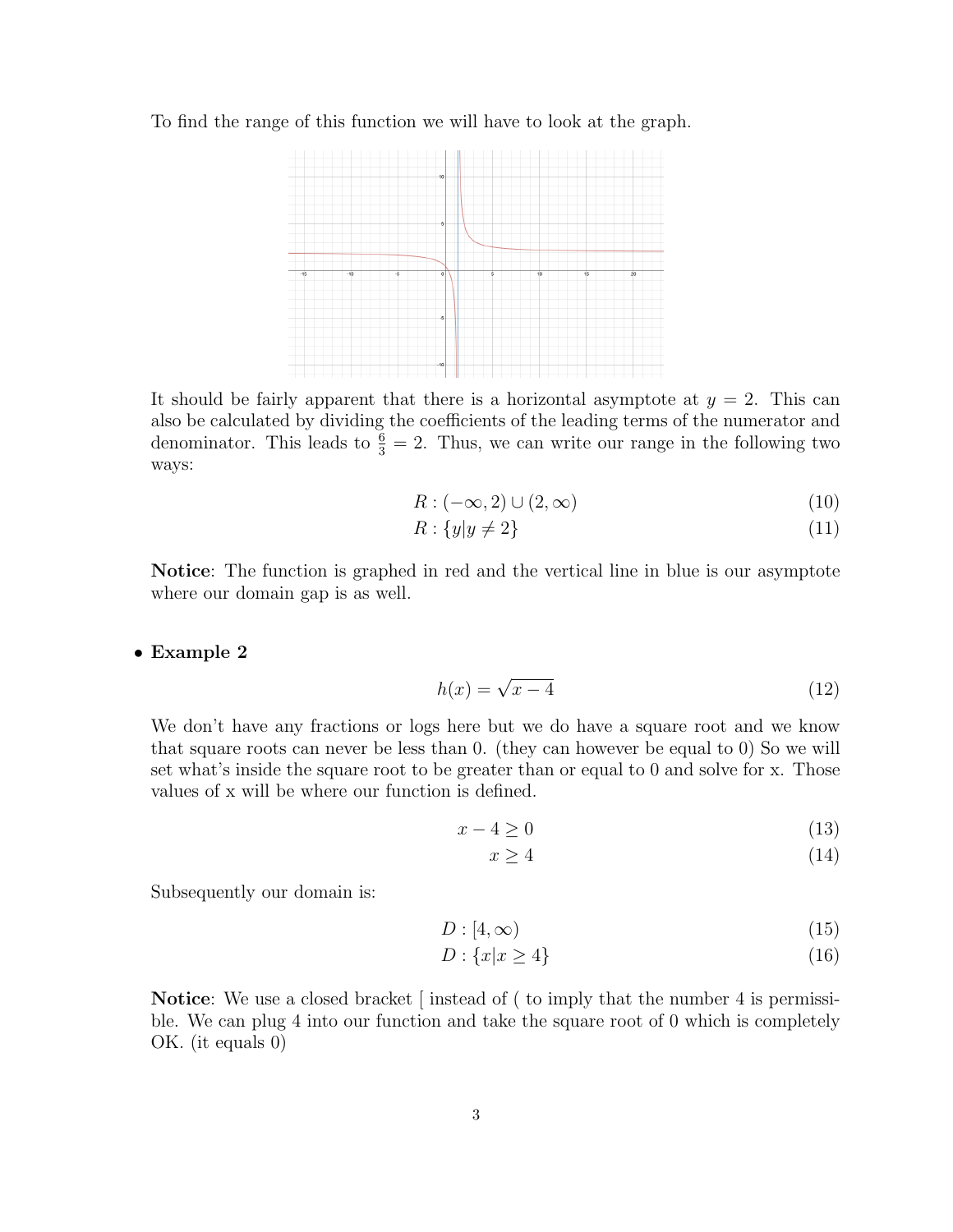To find the range we think about what all square root graphs look like. The graph for this function is:



We can then see that the range of this function will be:

$$
R: [0, \infty) \tag{17}
$$

$$
R: \{y|y \ge 0\} \tag{18}
$$

# • Example 3

$$
r(x) = x^3 - 4
$$
 (19)

This problem is a little different in that it doesn't have any fractions, square roots or logs. It also doesn't appear to have any values of x that will make the function undefined. Thus, we say it has an infinite domain. Thus we write the domain as:

$$
D: (-\infty, \infty) \tag{20}
$$

$$
D: \{x|x \in \mathbb{R}\}\tag{21}
$$

Note: the  $\in$  means 'an element of' and therefore we are saying x can be any real number R.

For the range, we know what the graph of  $x^3$  is and therefore our function looks like:



We then see that the range is also infinite and we write the range as:

$$
R: (-\infty, \infty) \tag{22}
$$

$$
R: \{y | y \in \mathbb{R}\}\tag{23}
$$

Here are some example problems for you to work out on your own with their respective answers at the bottom: